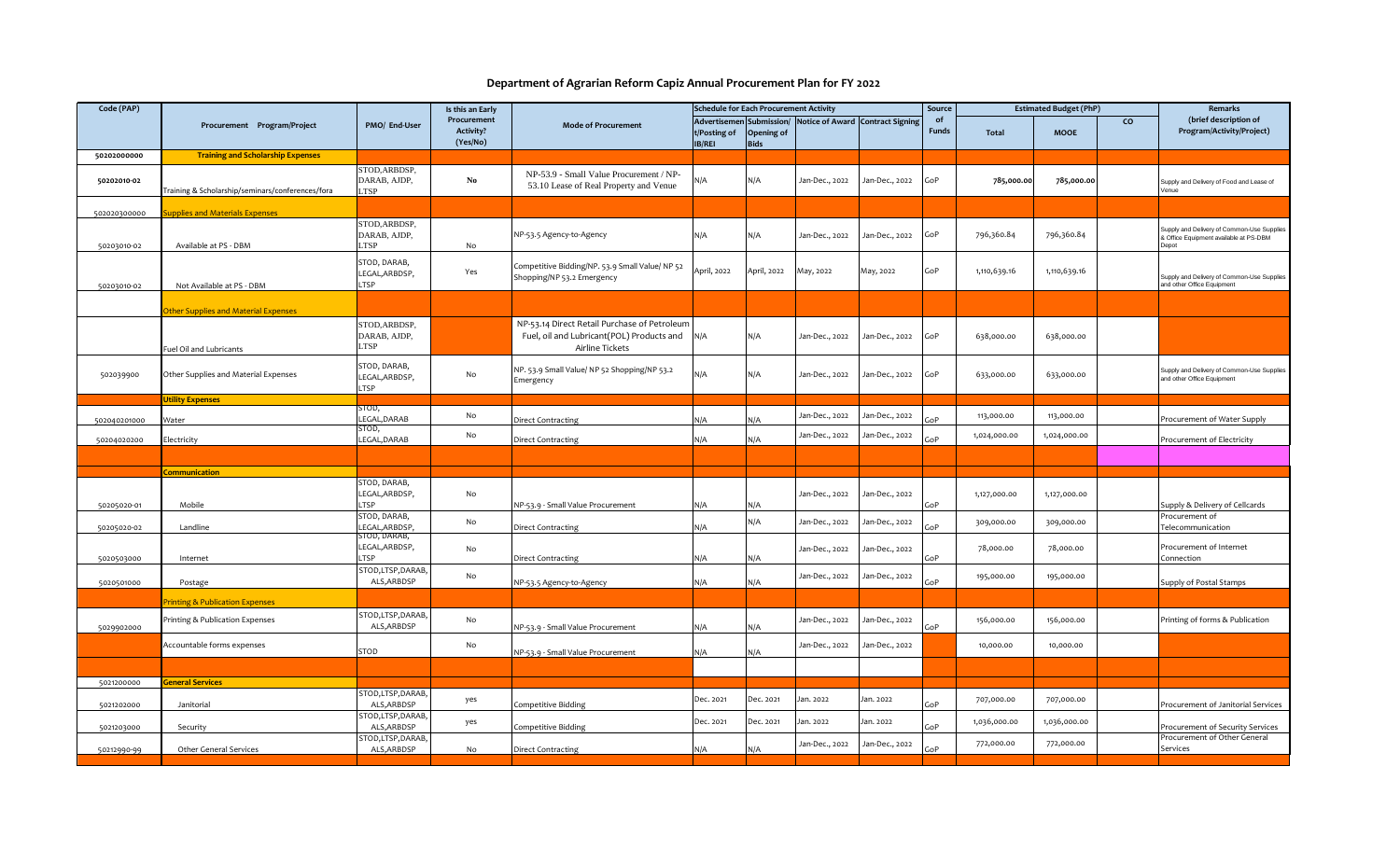| Code (PAP)  |                                                                     |                                  | Is this an Early                            |                                                                                  | <b>Schedule for Each Procurement Activity</b> |                           |                                                           |                | Source             | <b>Estimated Budget (PhP)</b> |              |    | Remarks                                                                                                        |
|-------------|---------------------------------------------------------------------|----------------------------------|---------------------------------------------|----------------------------------------------------------------------------------|-----------------------------------------------|---------------------------|-----------------------------------------------------------|----------------|--------------------|-------------------------------|--------------|----|----------------------------------------------------------------------------------------------------------------|
|             | Procurement Program/Project                                         | PMO/ End-User                    | Procurement<br><b>Activity?</b><br>(Yes/No) | <b>Mode of Procurement</b>                                                       | t/Posting of<br><b>IB/REI</b>                 | Opening of<br><b>Bids</b> | Advertisemen Submission/ Notice of Award Contract Signing |                | of<br><b>Funds</b> | <b>Total</b>                  | <b>MOOE</b>  | CO | (brief description of<br>Program/Activity/Project)                                                             |
| 5021300000  | <b>Repairs &amp; Maintenance</b>                                    |                                  |                                             |                                                                                  |                                               |                           |                                                           |                |                    |                               |              |    |                                                                                                                |
| 50213050-03 | ICT Equipment                                                       | STOD,LTSP,DARAB,<br>ALS.ARBDSP   | No                                          | NP-53.9 - Small Value Procurement/NP 53.2<br>emergency                           | N/A                                           | N/A                       | Jan-Dec., 2022                                            | Jan-Dec., 2022 | GoP                | 155,000.00                    | 155,000.00   |    | Repair & Maintenance of IT<br>Equipment                                                                        |
| 50213050-02 | Office Equipment                                                    | STOD, LTSP, DARAB,<br>ALS.ARBDSP | No                                          | NP-53.9 - Small Value Procurement/NP 53.2<br>emergency                           | N/A                                           | N/A                       | Jan.-Dec. 2021                                            | Jan.-Dec. 2021 | GoP                | 125,000.00                    | 125,000.00   |    | Fabrication/Repair of Office<br>Equipment                                                                      |
| 50213040-01 | Building                                                            | STOD,LTSP,DARAB,<br>ALS.ARBDSP   | No                                          | NP-53.9 - Small Value Procurement/ sec 50. Direct<br>contacting                  | N/A                                           | N/A                       | Jan.-Dec. 2022                                            | an.-Dec. 2022  | GoP                | 60,000.00                     | 60.000.00    |    | Repair & Maintenance of Office<br>Space                                                                        |
| 5021307000  | Office Furniture and Fixtures                                       | STOD,LTSP,DARAB,<br>ALS, ARBDSP  | No                                          | NP-53.9 - Small Value Procurement/NP 53.2<br>emergency                           | N/A                                           | N/A                       | Jan.-Dec. 2022                                            | Jan.-Dec. 2022 | GoP                | 20,000.00                     | 20,000.00    |    | Fabrication/Repair of Office<br>Furniture and Fixtures                                                         |
| 50213060-01 | Maintenance Motor Vehicles                                          | STOD,LTSP,DARAB,<br>ALS, ARBDSP  | No                                          | NP-53.9 - Small Value Procurement/NP 53.2<br>emergency                           | N/A                                           | N/A                       | Jan.-Dec. 2022                                            | Jan.-Dec. 2022 | GoP                | 381,000.00                    | 381,000.00   |    | Repair and Maintenance of Motor<br>Vehicles                                                                    |
| 5021400000  | <b>Financial Assistance/Subsidy</b><br>Financial Assistance/Subsidy | ARBDSP                           | No                                          | Competitive Bidding/NP-53.9 Small Value<br>Procurement                           | February,<br>2022                             | February,<br>2022         | March, 2022                                               | March, 2022    | GoP                | 2,293,000.00                  | 2,293,000.00 |    | Procurement of Construction<br>Materials, Office Supplies and other<br>Materials, Farm Inputs &<br>Machineries |
|             | <b>Rent Expense</b>                                                 |                                  |                                             |                                                                                  |                                               |                           |                                                           |                |                    |                               |              |    |                                                                                                                |
| 50299050-01 | <b>Building</b>                                                     | <b>STOD</b>                      | No                                          | NP-53.10 Lease of Real Property and Venue                                        | N/A                                           | N/A                       | Jan.-Dec. 2022                                            | Jan.-Dec. 2022 | GoP                | 1,577,000.00                  | 1,577,000.00 |    | Procurement of Office Space Rental                                                                             |
| 50299050-03 | Motor Vehicles                                                      | DARAB, ALS                       | No                                          | NP-53.9 - Small Value Procurement                                                | N/A                                           | N/A                       | Jan.-Dec. 2022                                            | Jan.-Dec. 2022 | GoP                | 301,000.00                    | 301,000.00   |    | Procurement of Vehicle Rental<br>Services                                                                      |
| 5029905000  | Rent Equipment                                                      | ARBDSP,LTSP                      | No                                          | NP-53.9 - Small Value Procurement                                                | N/A                                           | N/A                       | Jan.-Dec. 2022                                            | Jan.-Dec. 2022 | GoP                | 80,000.00                     | 80.000.00    |    | Procurement of Vehicle Rental<br>Services                                                                      |
|             | iurvey                                                              |                                  |                                             |                                                                                  |                                               |                           |                                                           |                |                    |                               |              |    |                                                                                                                |
| 5020701000  | Survey                                                              | LTS LAD                          | No                                          | NP-53.9 - Small Value Procurement to<br><b>Competitive Bidding</b>               | May-June,<br>2022                             | June, 2022                | June, 2022                                                | July, 2022     | GoP                |                               |              |    | Procurement of Land Survey<br>Services                                                                         |
| 5020701000  | Survey Expenses                                                     | LTS NON LAD                      | No                                          | NP-53.9 - Small Value Procurement                                                | N/A                                           | N/A                       | Mar.-Dec. 2022                                            | Mar.-Dec. 2022 | GoP                | 1,570,000.00                  | 1,570,000.00 |    | Procurement of Land Survey<br>Services                                                                         |
|             | <b>Representation Expenses</b>                                      |                                  |                                             |                                                                                  |                                               |                           |                                                           |                |                    |                               |              |    |                                                                                                                |
| 5029903000  | <b>Representation Expenses</b>                                      | STOD,LTSP,DARAB,<br>ALS, ARBDSP  | No                                          | NP-53.9 - Small Value Procurement / NP-53.10<br>Lease of Real Property and Venue | N/A                                           | N/A                       | Jan.-Dec. 2022                                            | Jan.-Dec. 2022 | GoP                | 407,000.00                    | 407,000.00   |    | Supply and Delivery of Food and<br>Lease of Venue                                                              |
|             | <b>Transportation and Delivery Expenses</b>                         |                                  |                                             |                                                                                  |                                               |                           |                                                           |                |                    |                               |              |    |                                                                                                                |
| 5029904000  | <b>Transportation &amp; Delivery</b>                                | STOD,LTSP,DARAB,<br>ALS, ARBDSP  | No                                          | NP-53.9 - Small Value Procurement                                                | N/A                                           | N/A                       | Jan.-Dec. 2022                                            | Jan.-Dec. 2022 | GoP                | 530,000.00                    | 530,000.00   |    | Procurement of Vehicle Rental<br>Services                                                                      |
|             | <b>Subscription Expenses</b>                                        |                                  |                                             |                                                                                  |                                               |                           |                                                           |                |                    |                               |              |    |                                                                                                                |
| 5029907000  | <b>Subscription Expenses</b>                                        | STOD,LTSP,DARAB,<br>ALS, ARBDSP  | No                                          | NP-53.9 - Small Value Procurement                                                | N/A                                           | N/A                       | Jan.-Dec. 2022                                            | Jan.-Dec. 2022 | GoP                | 10,000.00                     | 10,000.00    |    | For the Official use of DARPO Capiz                                                                            |
|             |                                                                     |                                  |                                             |                                                                                  |                                               |                           |                                                           |                |                    |                               |              |    |                                                                                                                |

 $\overline{\phantom{a}}$  $\cdot$   $\cdot$ 

Prepared By: **Recommending Approved:** Approved: Approved: Approved: Approved: Approved: Approved: Approved: Approved: Approved: Approved: Approved: Approved: Approved: Approved: Approved: Approved: Approved: Approved: App

**EXVIE D. PEREZ ATTHONY P. AROSTIQUE AN/ JOSEPHINE O CONSTAGE CONSTAGE CONSTAGE CONSTAGE CONSTAGE CONSTAGE CONSTAGE CONSTAGE CONSTAGE CONSTAGE CONSTAGE CONSTAGE CONSTAGE CONSTAGE CONSTAGE CONSTAGE CONSTAGE CONSTAGE CONSTAG** Herad BAC Secretariat Provincial Agrarian Reform Program Arcountant / Accountant / Budget Officer Arcountant Arcountant Program Arcountant Program Arcountant Program Arcountant Arcountant / Accountant / Budget Officer **NORA MAE D. MAQUIRAN/JOSEPHINE O. CONSING** Accountant / Budget Officer BAC Chairperson Chairperson ATTY, JUSE ROWELL L. D